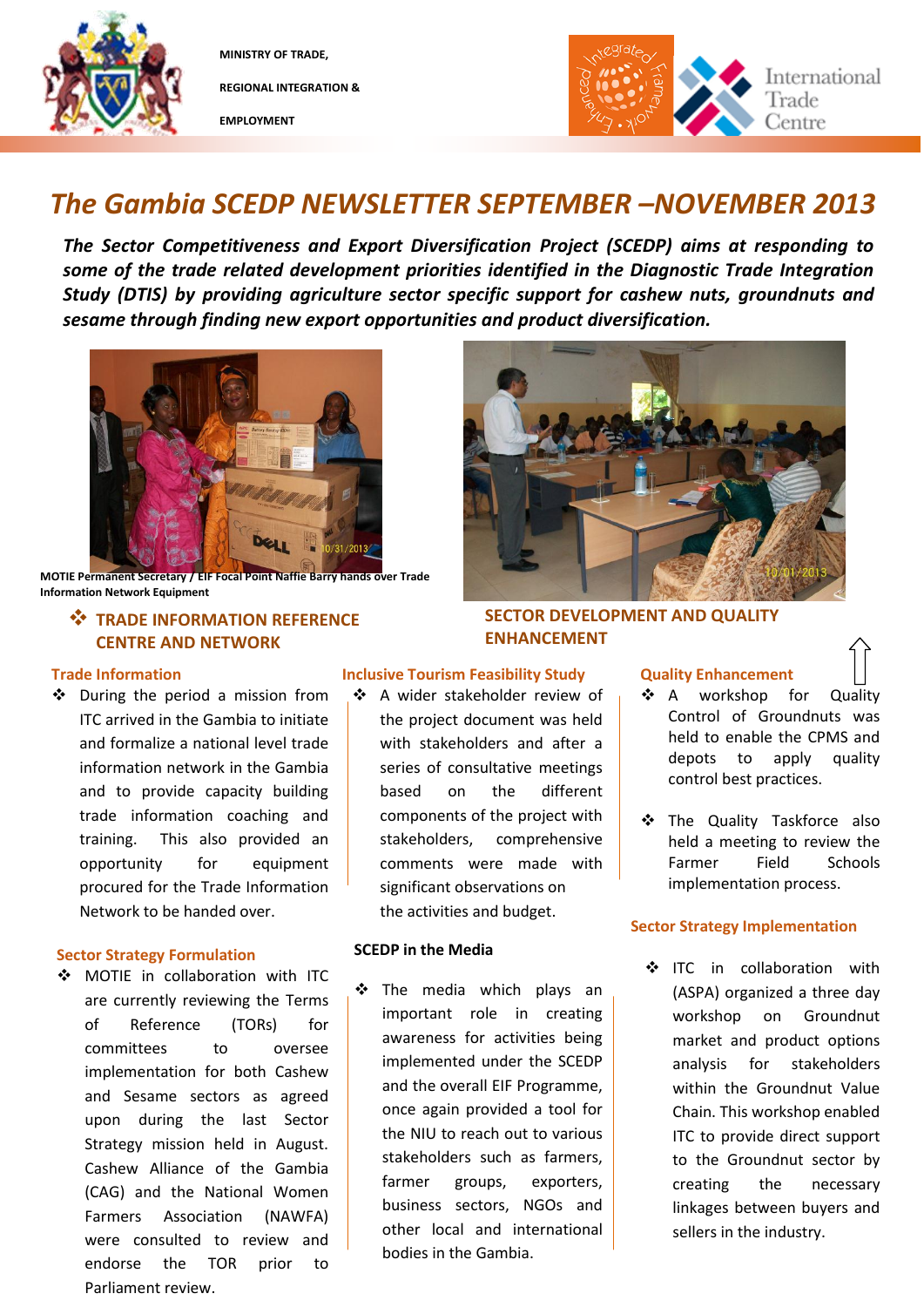**During the period, the Farmer Field Schools International** Consultant (IC) arrived in the Gambia from 15th – 19th September for the FFS third mission. The NIU, national consultants and IC embarked on a monitoring visit to two Farmer Fields in the West Coast Region to review activities being implemented as part of the FFS activities.



During the third mission of the FFS international consultant in the Gambia, the NIU invited all Master Trainers and Core Trainers for Groundnut and Sesame upon the completion of the Core Trainers training to a Half-Day Consultation with the three National Consultants and the Chairman of the National Codex and SPS Committee. The meeting attended by thirteen (13) Master and Core Trainers gave the International Consultant, National Consultants and NIU an opportunity to review the implementation of the FFS **NIU and FFS IC Field Visit to Farmer Fields** especially in the field as well as to discuss issues and concerns affecting the successful implementation of the FFS in the Gambia. **Farmer Field Schools Monitoring visit by NIU, NC and IC**

During the meeting several recommendations were made based on observations from the monitoring visit. It was agreed that more monitoring of the FFS is required by both the lead institutions, NIU and National Consultants. Some of the recommendations were:

- Farmers in the FFS need to keep records such as financial and attendance records.
- Farmers should be kept motivated and interested in the schools for sustainability.
- Incentives and motivation should come from the group as MT and CT were urged to encourage farmers to have open discussions about other issues pertaining to their lives and not just limit the discussions to farming activities.
- The FFS should also be regarded as a community activity while also encouraging the farmers to see the benefits of the FFS activities.

**On 19th September, the Quality Taskforce held a**  debriefing with the FFS IC review the status of implementation. The IC informed the taskforce that the third mission is being held based on experiences from the second mission and to finalize the training manuals with the national consultants. The meeting was informed that master trainers' manuals are already completed but core trainers are pending because the Cashew sector has still not done their core trainers training. All three lead institutions selected to coordinate the implementation of FFS in the three sectors, ASPA (Groundnut), NAWFA (Sesame) and CAG (Cashew) have already held community sensitizations and selected farms where the FFS will be held.

The meeting attended by nine members of the quality taskforce, the national consultants and international consultant enabled the members to have an input and contribute to the overall quality of the three sectors targeted by the project – Sesame, Cashew and Groundnut. The upcoming Quality Control training for Groundnuts and HACCP training was also discussed and the TOR for participants reviewed.



**Training for Quality Control of Groundnuts** 

**The NIU in collaboration with ITC held a ten (10) day** training for quality control of groundnuts from  $1^{st}$  - $11<sup>th</sup>$  October. The training attended by a total of 56 (fifty-six) participants (6 women) included the Gambia Groundnut Corporation (GGC), ASPA Secretariat, Private Operators/Exporters, CPMS representatives and other stakeholders in the groundnut industry in the Gambia.

In addition to the quality control expert from ITC and the national consultant, local experts from the Gambia were invited as resource persons as various topics were covered during the ten (10) day training.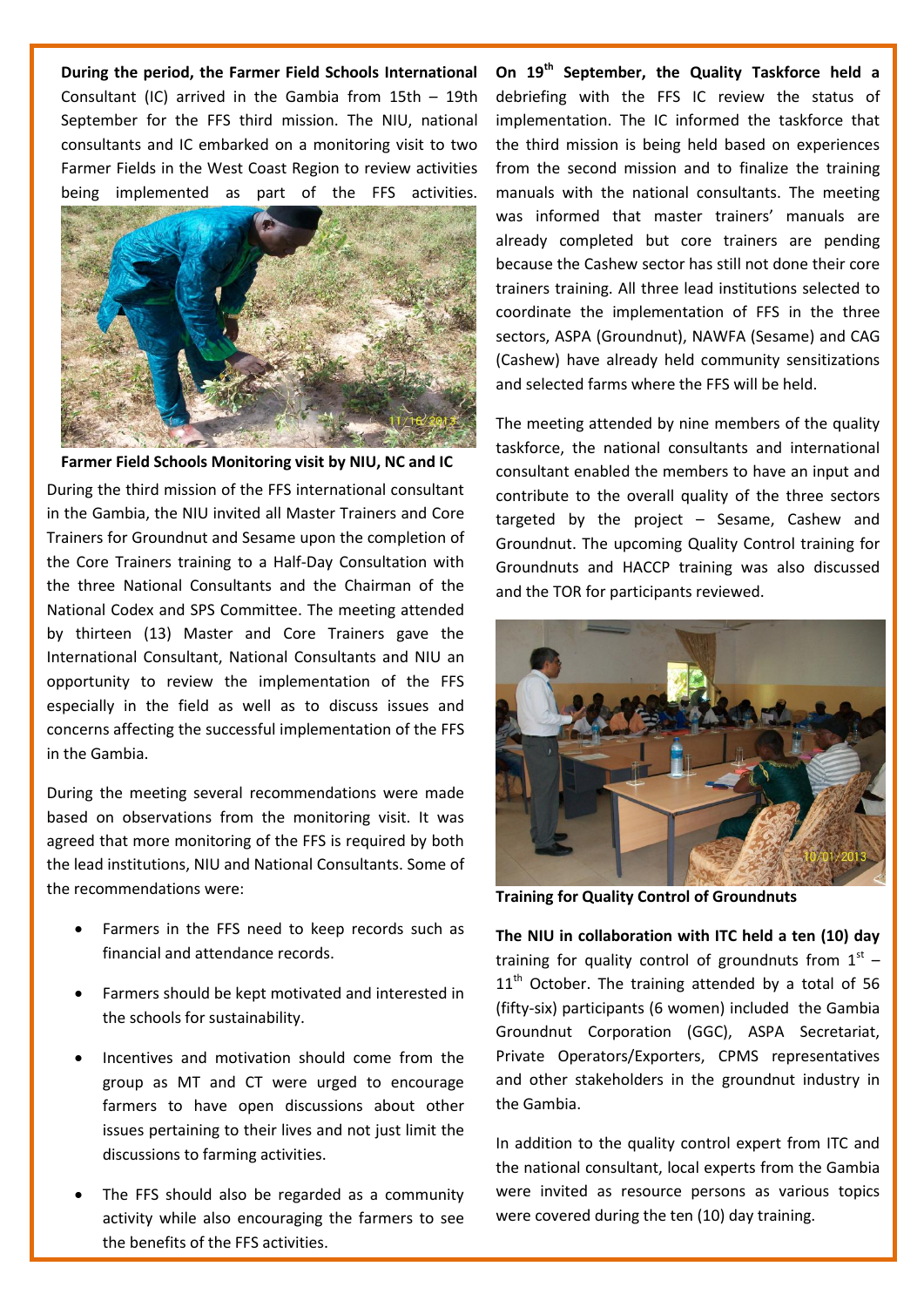The quality training participants had an opportunity to learn the basic concepts of quality, food safety quality, quality control system and standards on groundnuts in the Gambia. The Chairperson of the National Codex SPS Committee (NCSPSC) which is also the lead institution for the Quality Taskforce participated fully in the training and discussions. Several work sessions were held to define the minimum specifications for groundnut to be purchased with reference to the standards developed by The Gambia Standards Bureau and the Food Safety and Quality Authority, also represented at the training.



**National Consultant Demonstrating the Testing Equipment during the Quality Training**

Prior to the quality training ITC had procured testing equipment to be used by Quality Control Inspectors and Depot Managers. During the training participants had an opportunity to be trained on sampling, testing, maintenance of equipment and facilities as well as communication along the value chain on quality and food safety issues (this portion was done by members of the media).

**The Gambia Trade Information Network held its second**  training from  $30<sup>th</sup>$  October to  $1<sup>st</sup>$  November as a follow up to the training held in November 2012. The ITC mission to the Gambia, as part of Component B of the SCEDP Trade Information Services consisted of three (3) representatives from ITC, two (2) of which were part of the first mission and conducted the previous training. During the mission several goals and objectives were set, these were all geared towards ensuring that staff and personnel of the Trade Information network were capacitated to run the Network in their institutions and that the Centre was up and ready for use. During the mission the trade information portal was developed and the back office procedures integrated while several consultations were held with network members to address any issues and concerns.



**Experts from ITC to Conduct Workshop on Trade Information Systems** 

At the end of the training twenty-seven (27) participants including six (6) women from several different institutions were trained on the Trade Information Network. The participants skills were enhanced on mechanisms to identify, collect, produce and disseminate trade information. During the mission, the NIU and MOTIE also took the opportunity to distribute equipment such as computers and UPSs procured by ITC as part of the Trade Information Network to the eight (8) institutions forming the network.

#### **Project Partners**

- Ministry of Trade, Industry, Regional Integration and Employment (MOTIE)
- ❖ Ministry of Agriculture
- Gambia Bureaus of Statistics
- National Codex SPS Committee (NCSPSC)
- The Gambia Chamber of Commerce and Industry
- **❖** The Gambia Revenue Authority

#### **Project Beneficiaries**

- **❖ MOTIE**
- Agribusiness Services and Producers Association (ASPA)
- \* The National Women Farmers' Association (NAWFA)
- ❖ Cashew Alliance of the Gambia (CAG)
- Farmers and Processors of Groundnut, Cashew nut and Sesame

Items delivered to each institution included CPUs, Monitors and USPs. Handover agreements were signed by representatives of all Trade Information Network beneficiaries. (Gambia Investment and Export Promotion Agency, Ministry of Justice, Ministry of Trade, Gambia Revenue Authority, Gambia Bureau of Statistics, Central Bank of the Gambia, Department of Planning Services (MOA),

 $G$  is computed and  $G$  commerce and  $\mathcal{L}$  is computed and  $\mathcal{L}$